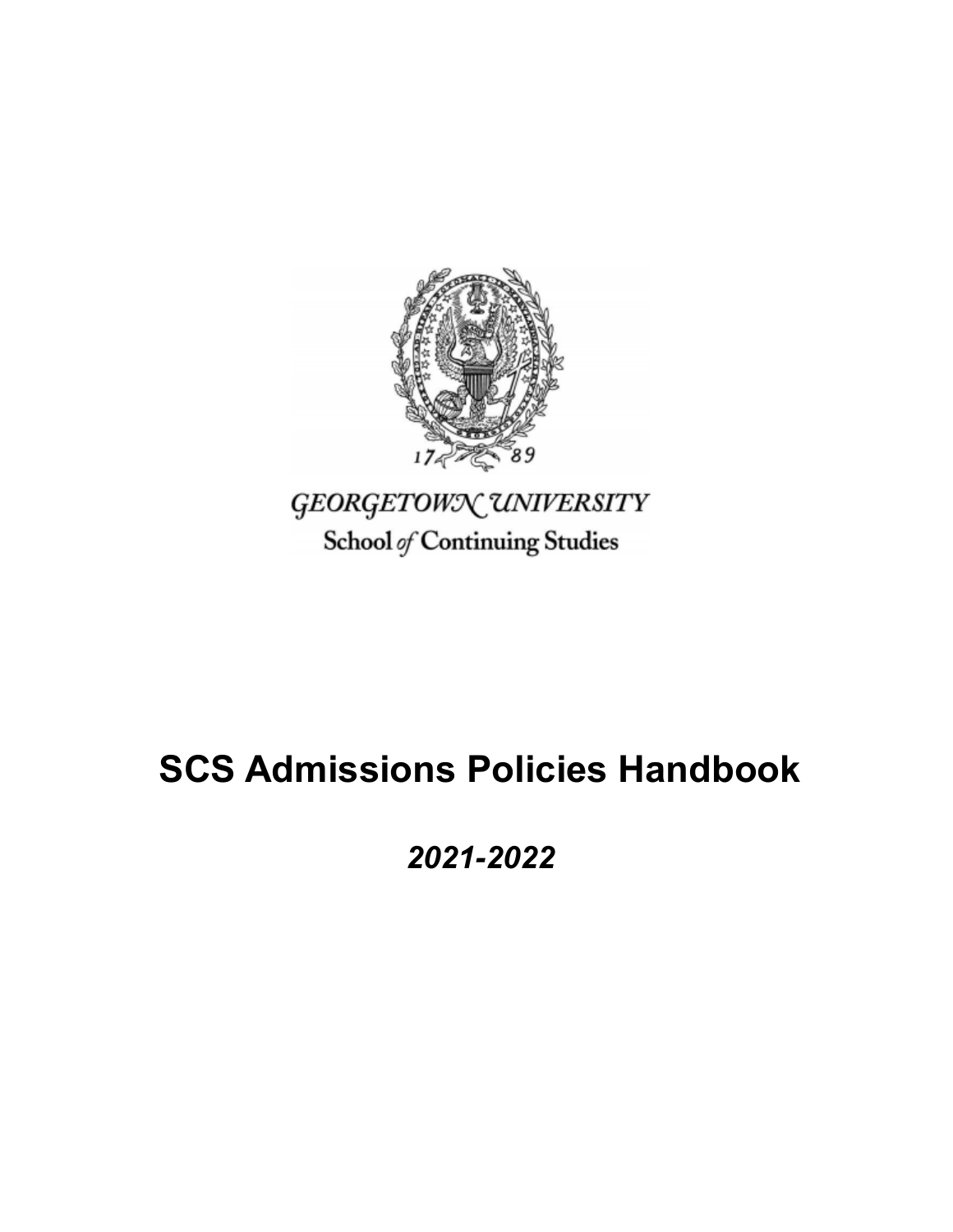# **Table of Conten[ts](https://docs.google.com/a/georgetown.edu/document/d/1iIqN2iqp62t-wTdIEQByF8W5eg3i_g9PqPbrnWWUass/edit#heading=h.gjdgxs)**

| Mandatory Tuberculosis Screening/Immunizations for New Students15 |  |
|-------------------------------------------------------------------|--|
|                                                                   |  |
|                                                                   |  |
|                                                                   |  |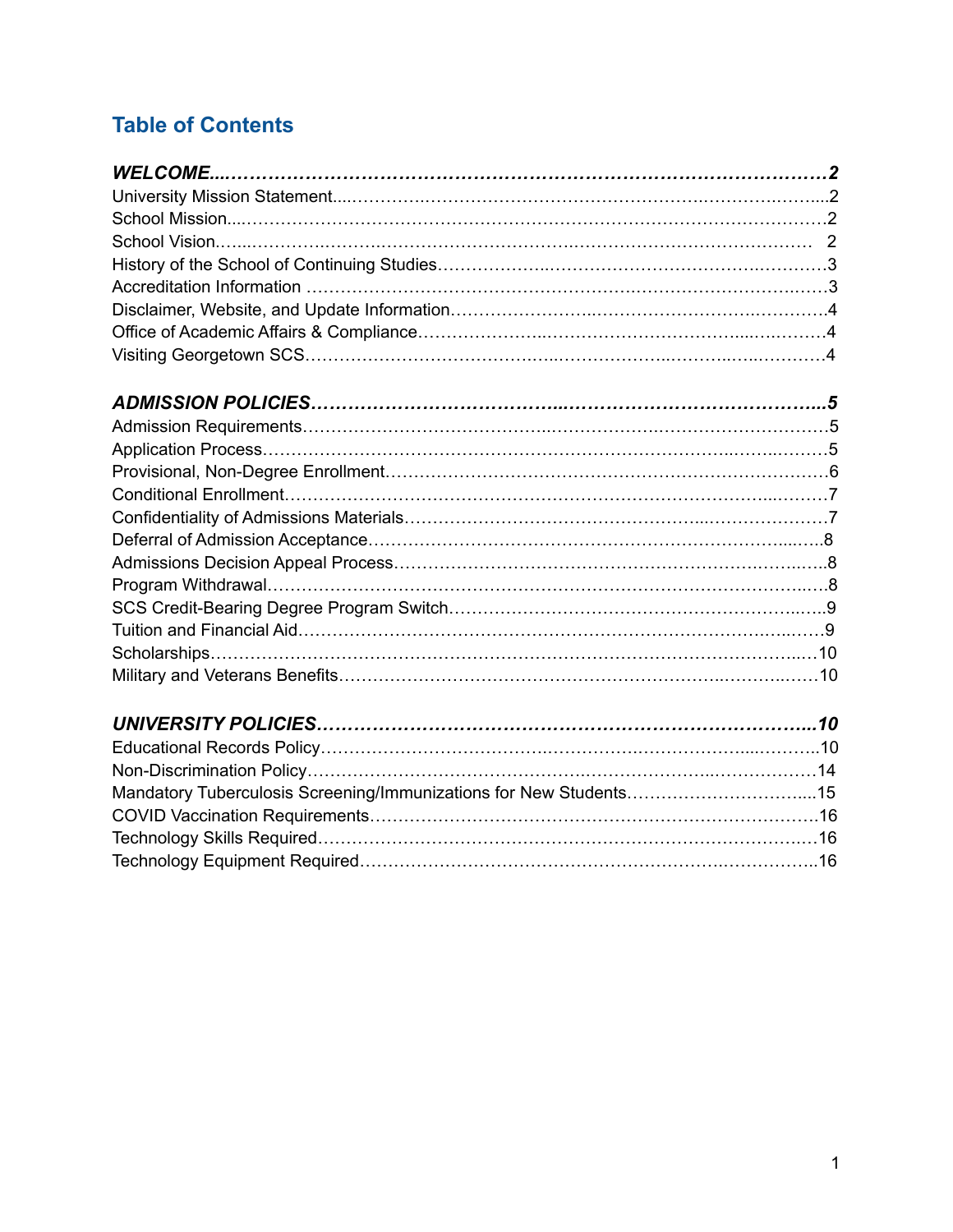#### *WELCOME*

Georgetown University's School of Continuing Studies (SCS) offers graduate programs in professional and liberal studies, more than 25 professional certificate programs, custom and corporate training and education, summer school and special programs, and the University's only part-time bachelor's program. By pairing seasoned scholars and practitioners with innovative educational programming, SCS prepares you with the skills needed to succeed in today's evolving business landscape.

We believe that education should help students build and maintain a genuine spirit of reflectivity to guide them along their academic and intellectual journey. The policies here were developed to maintain the integrity of our programs and to ensure equity and fairness through their application.

#### **University Mission Statement**

Georgetown is a Catholic and Jesuit, student-centered research university. Established in 1789 in the spirit of the new republic, the university was founded on the principle that serious and sustained discourse among people of different faiths, cultures, and beliefs promotes intellectual, ethical and spiritual understanding. We embody this principle in the diversity of our students, faculty and staff, our commitment to justice and the common good, our intellectual openness and our international character.

An academic community dedicated to creating and communicating knowledge, Georgetown provides excellent undergraduate, graduate and professional education in the Jesuit tradition for the glory of God and the well-being of humankind. Georgetown educates women and men to be reflective lifelong learners, to be responsible and active participants in civic life and to live generously in service to others.

# **SCS Mission Statement**

The mission of the School of Continuing Studies (SCS) is to deliver a world-class, values-based education to a diverse array of communities and individuals throughout their academic and professional careers; to improve employability and develop workforces; and to contribute to building a civic-minded, well-informed, and globally aware society.

#### **SCS Vision Statement**

To transform the lives and careers of diverse lifelong learners by providing access to engaged and personalized liberal and professional education for all.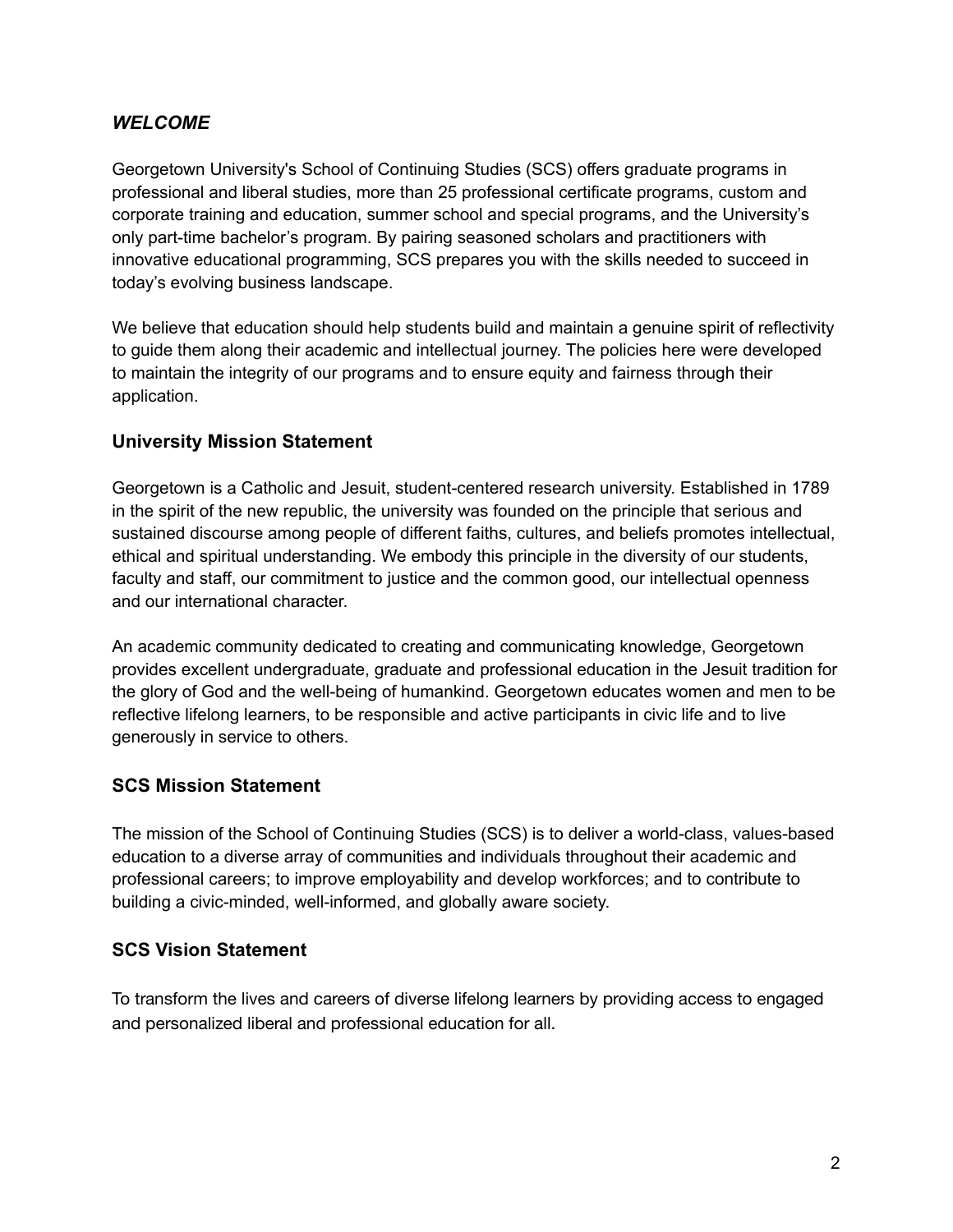# **History of the School of Continuing Studies**

Since its official founding in 1970, the School of Continuing Studies has filled an important role at Georgetown University by introducing academic programs and professional training opportunities that respond to the evolving needs of society and the workforce. The nimble structure and culture of SCS has been maintained over time, from the introduction of summer courses in the 1950s to the University's first Master of Professional Studies degrees in the 2000s.

The School's Summer Sessions began in 1954 following the 1953 appointment of Rev. James F. Dougherty, S.J., to direct a coordinated summer school for the University. During its first year in operation, what was then known as the "Summer School" offered courses from 15 academic departments, such as Political Science, Religion, and Modern Languages. Dr. Paul Sullivan succeeded Father Dougherty in 1954, first as director and then as the first dean.

In November 1970, the University's Board of Directors authorized a change to the School's name from the Georgetown University Summer School to the School for Summer and Continuing Education, and in doing so, marked the founding of the School as it is known today. In the spring of 1974, two Liberal Studies programs were announced by former dean Dr. Joseph Pettit. As the oldest degree programs in the school, the first student graduated from the Master of Arts in Liberal Studies program in 1975 and the first three students graduated from the Bachelor of Arts in Liberal Studies program in 1976. The first students from the Doctor of Liberal Studies program, established in 2005, graduated in May 2010.

In December 2004, the University's Board of Directors authorized a name change to the School of Continuing Studies, as SCS is known today. The School's first Master of Professional Studies (MPS) programs were launched in fall 2007 by then-dean Dr. Robert Manuel. The Master of Professional Studies programs emphasize a balance of theoretical and applied learning through graduate-level coursework. The first Master of Professional Studies programs offered were in Public Relations & Corporate Communications and Journalism, and the first group of Master of Professional Studies students graduated in December 2008. The School continues to add new Master of Professional Studies programs, with each program created to fill industry needs for educated professionals.

In 2013, SCS moved from offices on Georgetown's Main Campus and in Arlington, Virginia, to its current home at 640 Massachusetts Ave NW, allowing for continued expansion into new academic areas. Under the leadership of Dean Kelly Otter, Ph.D., who assumed her role in July 2014, the School maintains an ever-growing portfolio of degree and non-degree educational Opportunities.

#### **Accreditation Information**

Georgetown University and the School of Continuing Studies programs are accredited by the Commission on Higher Education of the Middle States Association of Colleges and Schools.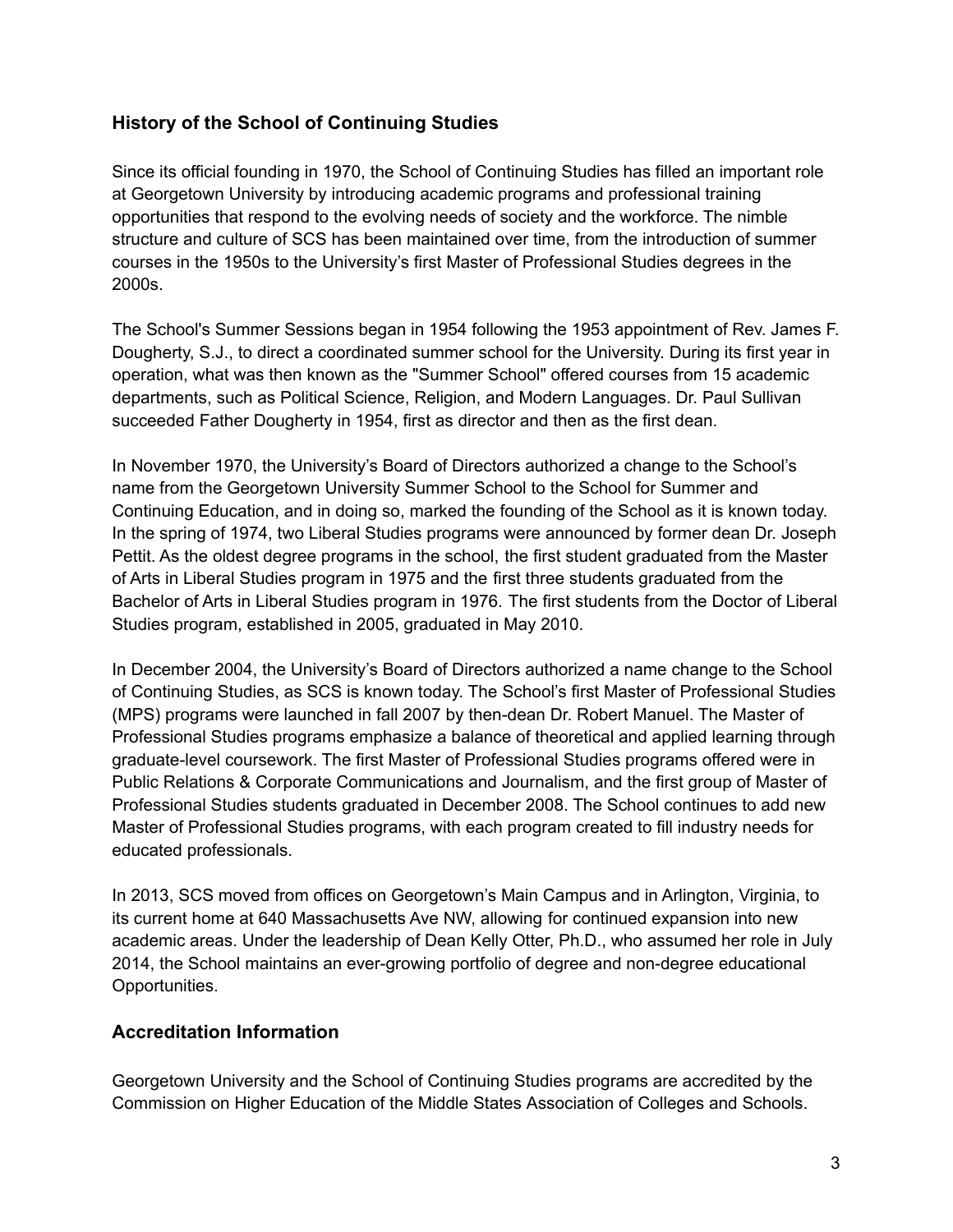The Commission on Higher Education is an institutional accrediting agency recognized by the U.S. Secretary of Education and the Council for Higher Education Accreditation. The Commission is recognized by the U.S. Secretary of Education for accrediting activities in the Middle States region, which includes the District of Columbia, Delaware, Maryland, New Jersey, New York, Pennsylvania, Puerto Rico, and the U.S. Virgin Islands. Institutions based outside of the United States, whether or not chartered or licensed within the Middle States region, may not make reference to the Commission's recognition by the U.S. Secretary of Education. Any reference to accredited status may not imply that the Secretary's recognition of the agency extends to foreign institutions.

# **Disclaimer, Website, and Update Information**

This Handbook is published for prospective SCS students for the programs contained here. It is not a contract or an offer to contract. Updates to certain policies and procedures may be necessary to the Handbook, and all applicants and students will be held to the most current standards and regulations of SCS and their programs. We therefore encourage students to check our Student Handbook and Policy web page at the start of each semester to download the most recent Program Handbook for that academic term and to read about academic and nonacademic policies that affect all students in the School and at the University. The most recent edition of each Handbook and links to important policies and procedures can be found [online](https://scs.georgetown.edu/resources-current-students/student-handbooks/).

It is the responsibility of the student to keep well-informed with respect to the regulations and requirements in this Handbook as well as separate policies and procedures established by other University Offices (such as the Registrar's Office, Financial Aid, Billing and Payment Services, and the Office of Global Services) which may affect the student.

# **Office of Academic Affairs & Compliance**

The Office of Academic Affairs & Compliance reinforces the relationship between the School's liberal and professional studies programs and the fundamental Jesuit Values of [Georgetown](https://missionandministry.georgetown.edu/mission/spirit-of-georgetown/), bridging academic rigor with human values, ethics, and cura personalis, a central belief in each individual's unique needs and gifts. We monitor student progress to ensure that minimum academic standards are met; serve as the final point of appeal for exceptions to policy; assess overall program quality; and recommend to programs academic trainings and workshops for students, faculty, and staff in the School's credit and noncredit, high school, undergraduate, and graduate programs.

# **Visiting Georgetown SCS**

Located in downtown Washington, D.C., SCS is accessible via public transportation and car. See the [Campus](https://scs.georgetown.edu/about/our-campus/) Life sec[t](http://scs.georgetown.edu/about-scs/campus-life/getting-here)ion of our website to learn more about [getting](https://scs.georgetown.edu/about/our-campus/maps-directions/) here.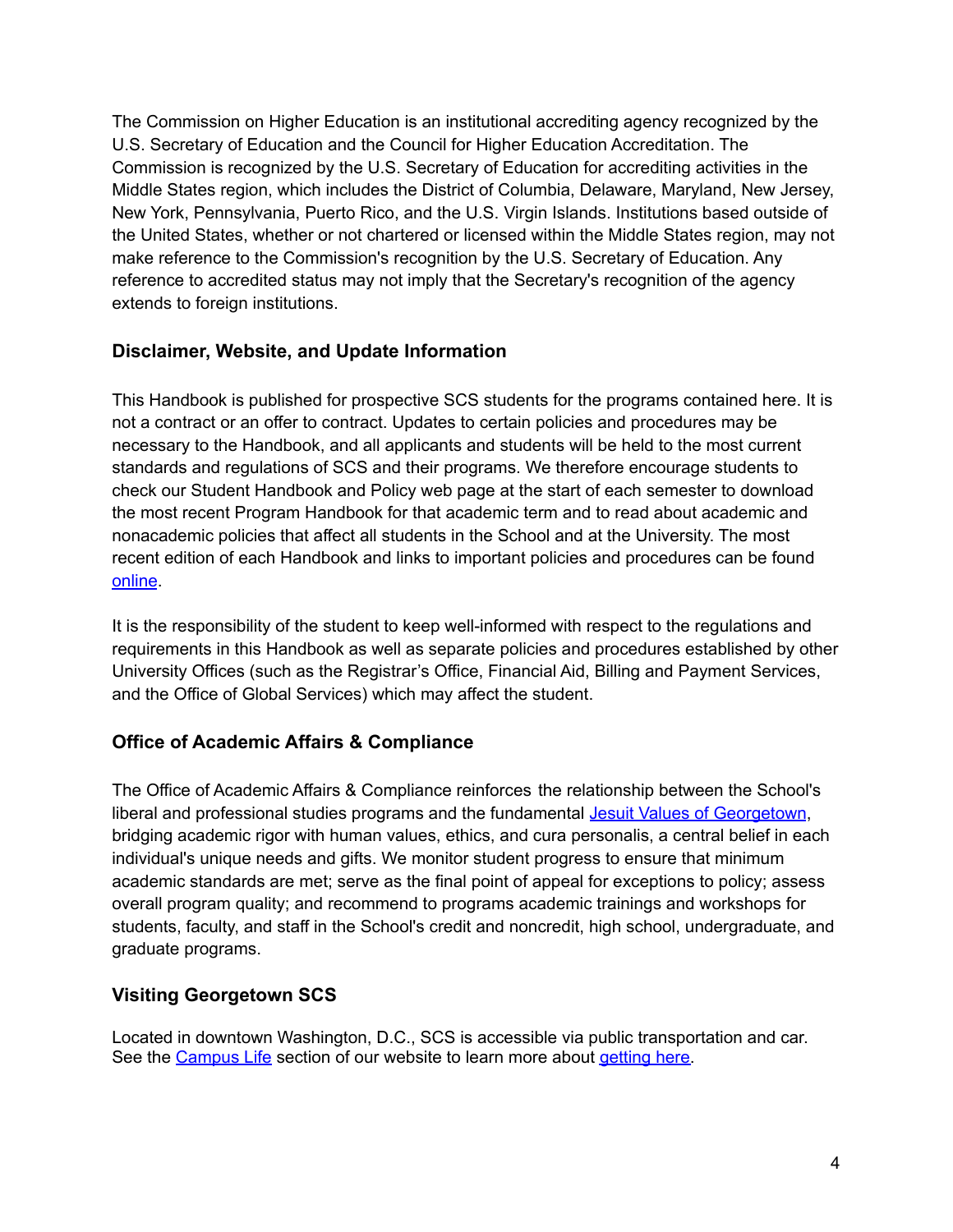Address: 640 Massachusetts Avenue, NW, Washington, DC 20001 Main Admissions Phone: (202) 687-6299 Web address: <https://scs.georgetown.edu/admissions/> Email: [scsadmissions@georgetown.edu](mailto:scsadmissions@georgetown.edu)

**View [Larger](https://www.google.com/maps/place/640+Massachusetts+Ave+NW,+Washington,+DC+20001/@38.901788,-77.021027,14z/data=!4m5!3m4!1s0x89b7b78d84d05d4b:0x77883c63c0c2cf79!8m2!3d38.9015958!4d-77.0212222?hl=en) Map** 

# *ADMISSIONS POLICIES*

#### **Admission Requirements**

In line with Georgetown's Jesuit tradition, the application review process is holistic.

For admission consideration, applicants to the Master of Professional Studies, Executive Master of Professional Studies, and Master of Arts in Liberal Studies programs are required to:

- 1) have an earned bachelor's degree or equivalent from an accredited college or university; or
- 2) be enrolled in their final term of an undergraduate degree program

Academically, a minimum cumulative GPA of at least 3.00 on a 4.00 scale is typically required for admission, as graduate students are expected to maintain a 3.00 in order to remain in good academic standing.

For admission consideration, applicants to the Bachelor of Arts in Liberal Studies program are required to have a cumulative GPA of 2.00 (solid "C"). Professional experience is not a requirement for this program.

For admission consideration, applicants to the Doctor of Liberal Studies program are required to have:

- 1) an earned a bachelor's degree or equivalent from an accredited college or university; and
- 2) at least one conferred graduate degree or equivalent from an accredited college or university.

#### **Application Requirements and Process**

All programs require applicants to apply and submit an online application.

Applicants interested in online programs should review U.S. and International admissions eligibility [information.](https://scs.georgetown.edu/admissions/online-students/#us)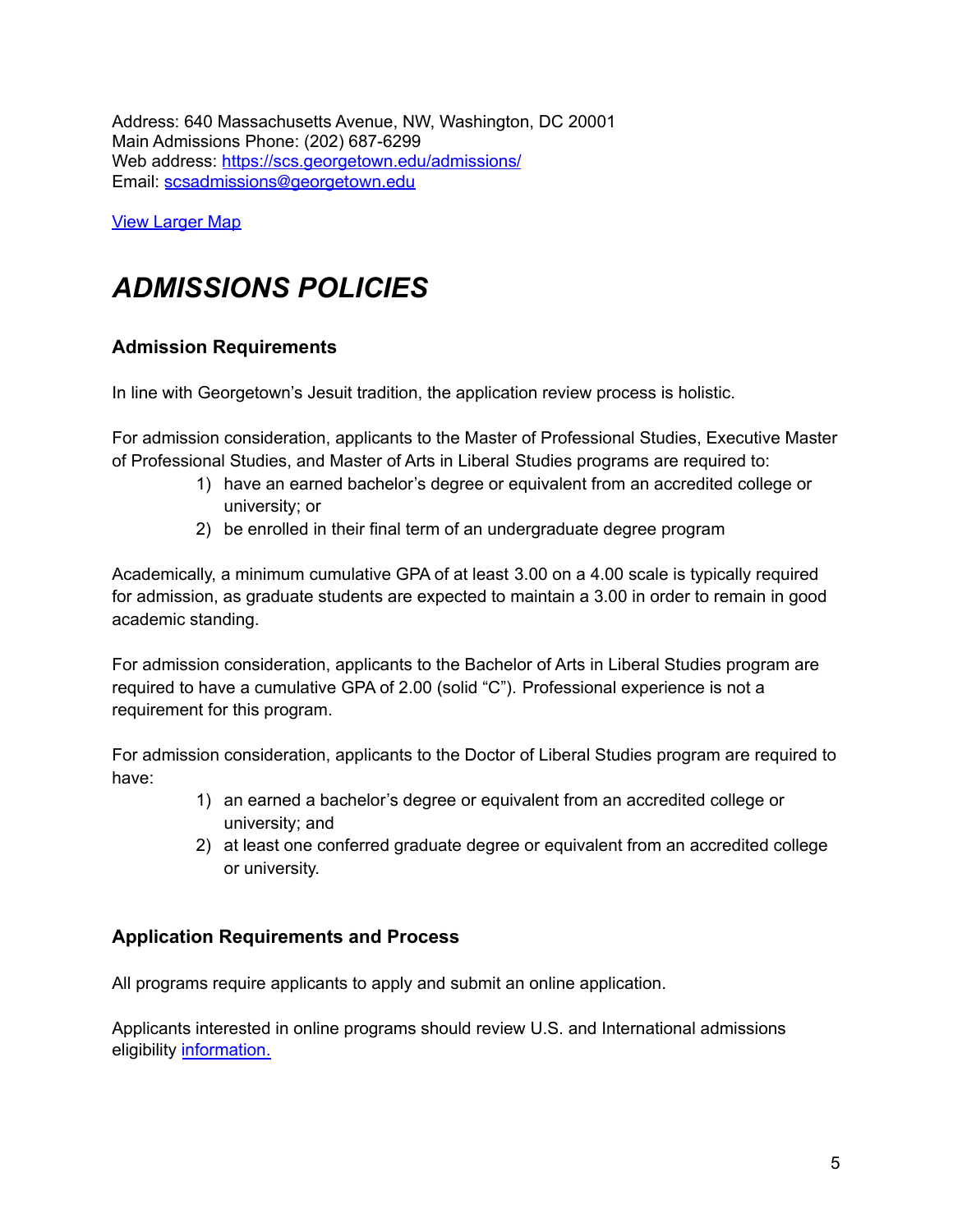International students are strongly encouraged to submit their applications by the priority deadline for the semester they are applying for.

Bachelor of Arts in Liberal Studies Application [Requirements](https://scs.georgetown.edu/programs/4/bachelor-of-arts-in-liberal-studies/how-to-apply) and Deadlines Master of Arts in Liberal Studies Application [Requirements](https://scs.georgetown.edu/programs/46/master-of-arts-in-liberal-studies/how-to-apply) and Deadlines Doctor of Liberal Studies Application [Requirements](https://scs.georgetown.edu/programs/43/doctor-of-liberal-studies/how-to-apply) and Deadlines Master and Executive Master of Professional Studies Application [Requirements](https://scs.georgetown.edu/admissions/how-to-apply/masters-degrees/) and Deadlines

# **Provisional, Non-Degree Enrollment**

Applicants who do not meet our minimum academic requirements may be allowed to enroll in provisional, non-degree status for an opportunity to prove their academic potential at the graduate-level. The academic programs and SCS Admissions make this recommendation; applicants cannot request this status.

Exceptions include:

- The Doctor of Liberal Studies does not admit students provisionally.
- Due to the course model of the Executive Master of Professional Studies in Emergency & Disaster Management, and International Executive Master of Professional Studies in Emergency & Disaster Management, provisional non-degree students are not permitted. These programs can only be completed in full-time status.

Provisional students enrolled in the Master of Professional Studies, Bachelor of Arts in Liberal Studies, and Master of Arts in Liberal Studies programs are limited to 2 courses/6-credit hours (part-time status) in the academic program to which they applied.

- Master of Professional Studies and Master of Arts in Liberal Studies students must earn grades of "B" (3.00) or better in both courses before being considered for full admission to a degree program.
- Bachelor of Arts in Liberal Studies students must earn grades of "C" (2.00) or better in both courses before being considered for full admissions to a degree program.

Master of Professional Studies and Master of Arts in Liberal Studies students who earn two grades, six credits, of "B" or better, regardless of cumulative GPA, within the permitted time frame of one year will be transferred into degree-seeking status.This transfer can only be done after all pending grades are posted.

Bachelor of Arts in Liberal Studies students who earn two grades, six credits of "C" or better, regardless of cumulative GPA within the permitted time frame of one year) will be transferred into degree-status. This transfer can only be done after all pending grades are posted.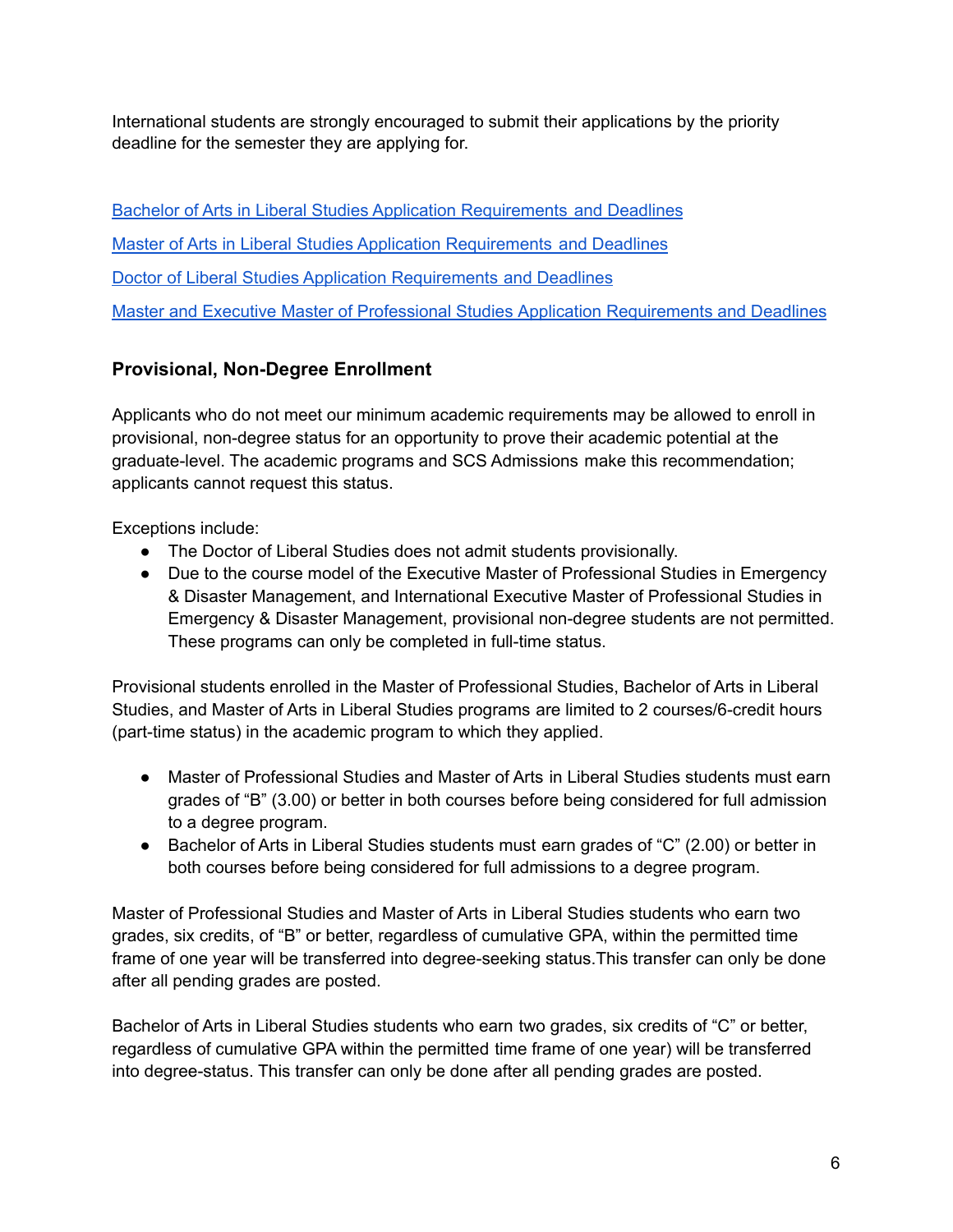Provisional students are limited to one year (three consecutive semesters) to complete these two courses. Provisional students may defer the start of their program, but they are not permitted to take a Leave of Absence (LOA) once they have begun their studies.

• The only LOA a provisional student may take is under the "Military: U.S. Armed Forces" policy. For further information, please review the student [handbook](https://scs.georgetown.edu/resources-current-students/student-handbooks/) under the section "Military: U.S. Armed Forces LOA Request, Return, and Re-Enrollment."

Students should communicate with their instructors any questions regarding grades. Provisional students are notified of their degree-seeking status change by email. All coursework, credits, and grades completed in non-degree status then count toward the Master of Professional Studies degree.

- Master of Professional Studies and Master of Arts in Liberal Studies students who receive grades of "B-" (2.67) and below, including a "U" grade, are unsatisfactory and disqualify the provisional student from degree-seeking status.
- Bachelor of Arts in Liberal Studies students who receive grades of "C- "(1.70) and below, including a "U" grade, are unsatisfactory and disqualify the provisional student from degree-seeking status.
- Provisional students who do not meet these minimum standards are automatically academically dismissed and cannot reapply to any SCS program.

# **Conditional Enrollment**

Applicants who are enrolled in their final semester or quarter of their undergraduate degree can apply to a graduate program beginning in the Spring, Summer, or Fall semester. Conditionally admitted students must provide a final official transcript or WES/ECE course-by-course evaluation with their graduation date and degree conferral prior to the start of their term. If this cannot be produced by the start of the first semester, the first registration date of the following semester will be their final deadline.

● For example, a student conditionally admitted for spring cannot provide their official transcript with a degree conferred by the first day of spring classes, then they must provide a final transcript prior to the first registration date of summer. Students who fail to provide their official transcript by the final deadline will have a hold on their account, and will not be able to register for future semesters.

Applicants completing their undergraduate degree at an institution outside the United States must follow the transcript evaluation policies listed on our [website](https://scs.georgetown.edu/admissions/international-students/transcripts/) and meet our stated deadlines.

# **Confidentiality of Admissions Materials**

All information submitted to SCS Admissions, including personal essays, transcripts, and portfolios, are considered confidential and cannot be returned to the applicant. Admitted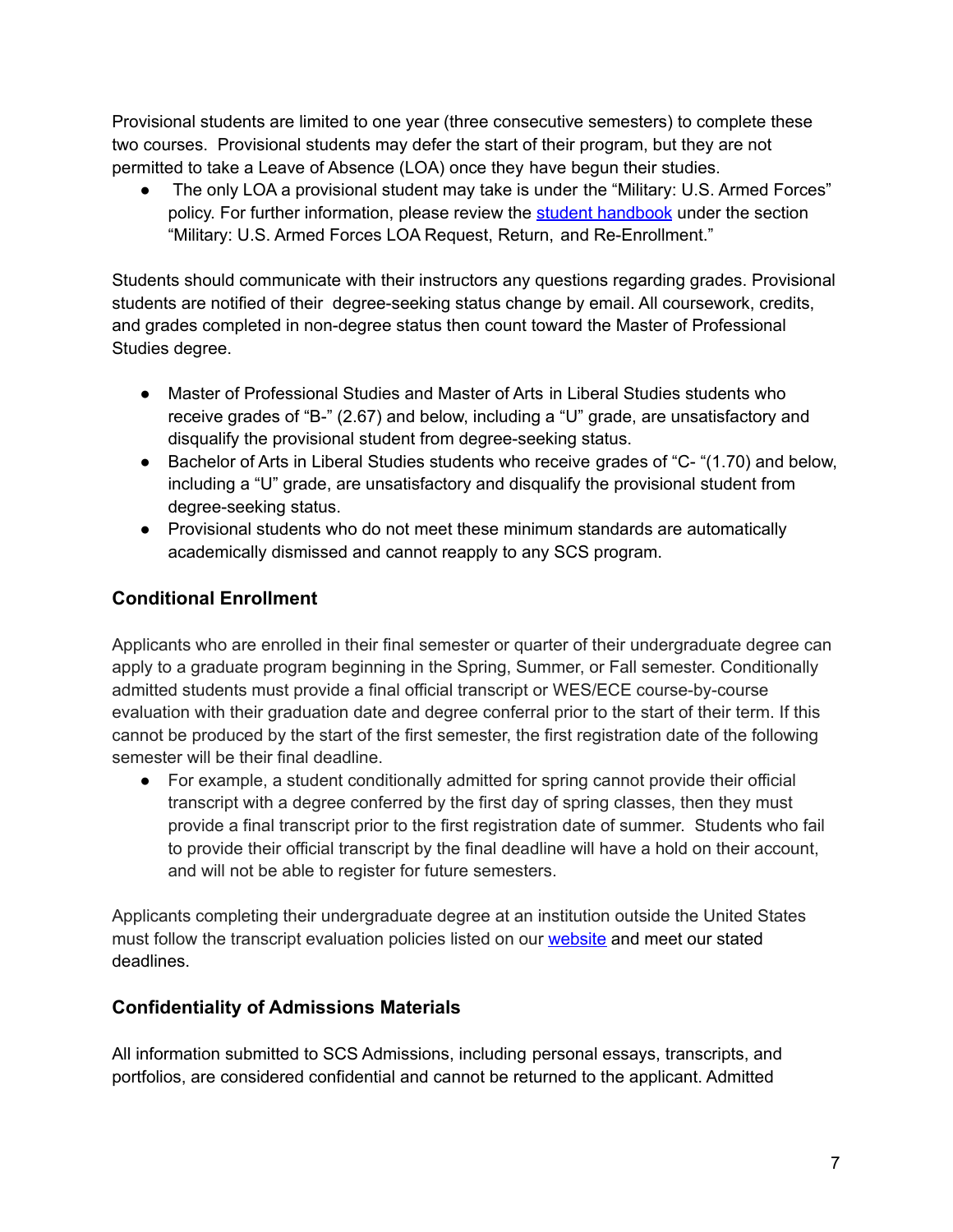applicants who did not waive their right to view the letters of recommendation may request a copy.

Neither the applicant's admission status nor information contained in the applicant's admissions file will be shared with individuals outside of the School and University without a signed waiver from the applicant. By submitting these documents, the applicant attests to their accuracy and validity. All work submitted under the applicant's name (such as the statement of purpose or writing samples) must reflect the original work of that applicant. If any false information or plagiarized material is discovered in application materials, admission can be revoked, course schedule cancelled without right of refund, and degree(s), if already conferred, revoked.

Applicants are officially admitted when a notice of acceptance signed by the Executive Director of Enrollment Management has been received, e-confirmation to matriculate returned, and course registration has been completed.

# **Deferral of Admission Acceptance**

Admitted students have the option to defer their term of admission. All deferrals must be requested in writing through the Admissions Office.

- Enrollment can be deferred one time, to one of the three consecutive semesters following the initial term of admission.Students who do not attend the program after deferring their semester of attendance are required to re-apply to the program.
- Students are responsible for dropping courses if registered to avoid any tuition or fee charges.
- If any academic work is completed during the period of deferral, the student must submit the new transcripts to SCS Admissions and inform their admissions advisor.
- On a case-by-case basis, students may receive an exception to the one time deferral request policy.

# **Admission Decision Appeal Process**

All decisions from the School of Continuing Studies are final and not subject to appeal.

- Denied applicants must wait one year from the semester they were denied for to reapply to the same program.
- Any student who is dismissed from any credit program at SCS is not eligible to reapply to any other degree program at SCS.

# **Program Withdrawal**

If a student has attended their first class and wishes to withdraw formally from a program, the student must submit their request in writing via email to their program and the Office of Academic Affairs & Compliance [\(scsoaac@georgetown.edu\)](mailto:scsoaac@georgetown.edu) so that it may be recorded on their permanent record. The date of the email will be used as the official date of withdrawal and for any applicable refund. Once the email has been submitted, the request is considered final. They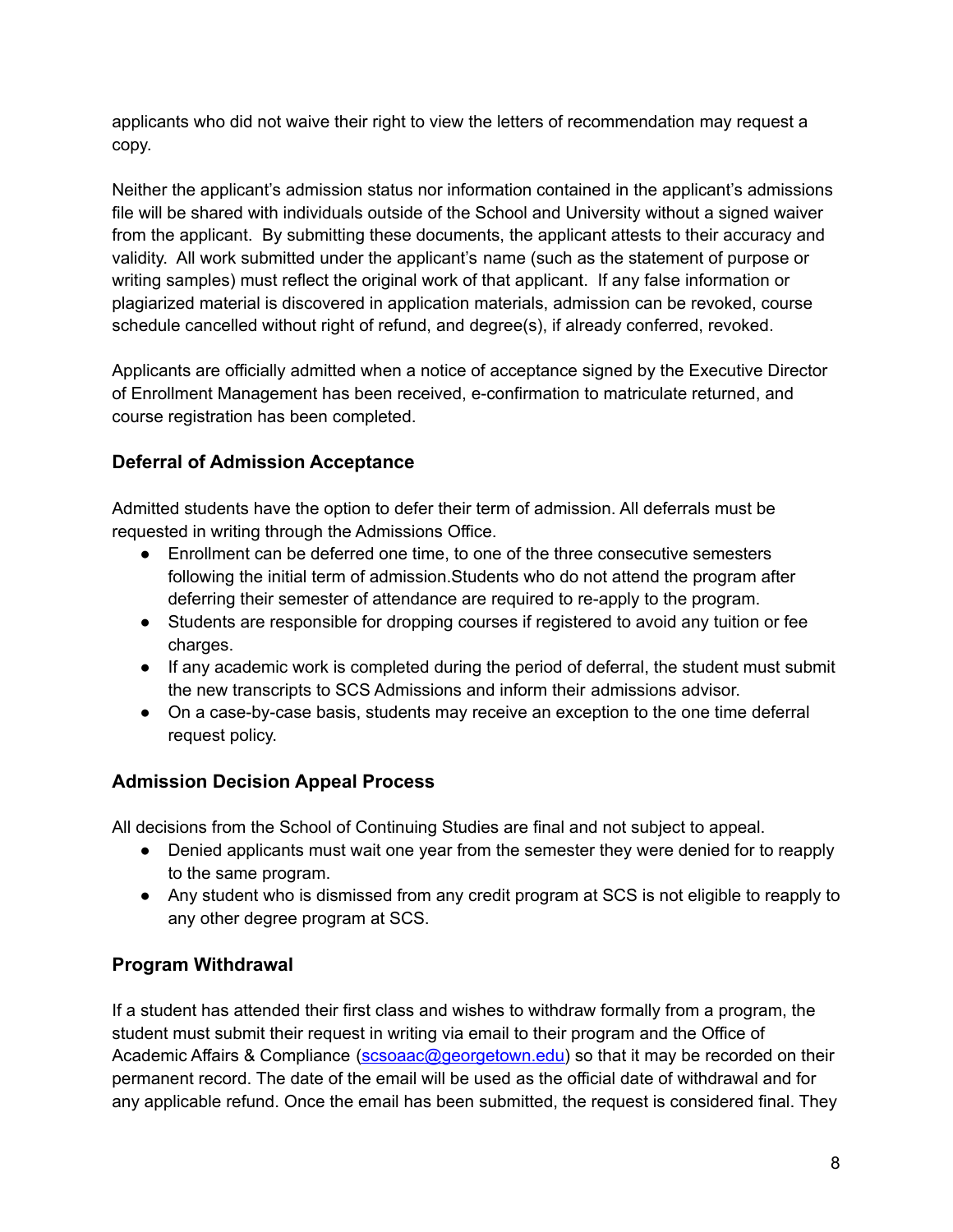should also contact the Office of Billing and [Payment](https://studentaccounts.georgetown.edu/) Services to satisfy all financial obligations to the University. It is the student's responsibility to keep all email correspondence related to withdrawals.

If a student wishes to withdraw from a program before attending their first class, the student must submit their request in writing via email to SCS Office of Admissions ([scsadmissions@georgetown.edu](mailto:scsadmissions@georgetown.edu)). The Office of Admissions will change their intent to matriculate, and the student will no longer be able to register for classes.

# **SCS Credit-Bearing Degree Program Switch**

If a current SCS student wants to leave their undergraduate or graduate academic program to join another SCS undergraduate or graduate academic program, the student must apply for admission to the new program through the SCS Admissions Office.

Once a student is admitted, they must first accept their offer. The SCS Office of Admissions and the Office of the University Registrar will then work together to implement the program change.

A student will not need to submit a request to withdraw from their current program or have "withdrawn" notated on their transcript because they will not be withdrawing from the University.

# **Tuition and Financial Aid**

Please visit our website for current [tuition](https://scs.georgetown.edu/admissions/tuition/) and [financial](https://scs.georgetown.edu/admissions/financial-aid/) aid information. For information on loans and other financial assistance, please contact the **Office of Student [Financial](https://finaid.georgetown.edu/) Services**.

Financial Aid advising requirements and processes to receive financial aid can be complex and time-consuming. We encourage all students seeking aid to work directly with the Office of Student Financial Services for information regarding eligibility requirements. Students who do not make satisfactory progress towards degree completion (whether through time to completion or academic actions like probation) can subsequently jeopardize their eligibility for aid and may be subject to additional corrective measures established by Student Financial Services and the Office of Academic Affairs & Compliance.

Financial Aid Contact Information: Email: [scsfinaid@georgetown.edu](mailto:scsfinaid@georgetown.edu) Phone: 202-687-4547 FAFSA Georgetown SCS Code 001445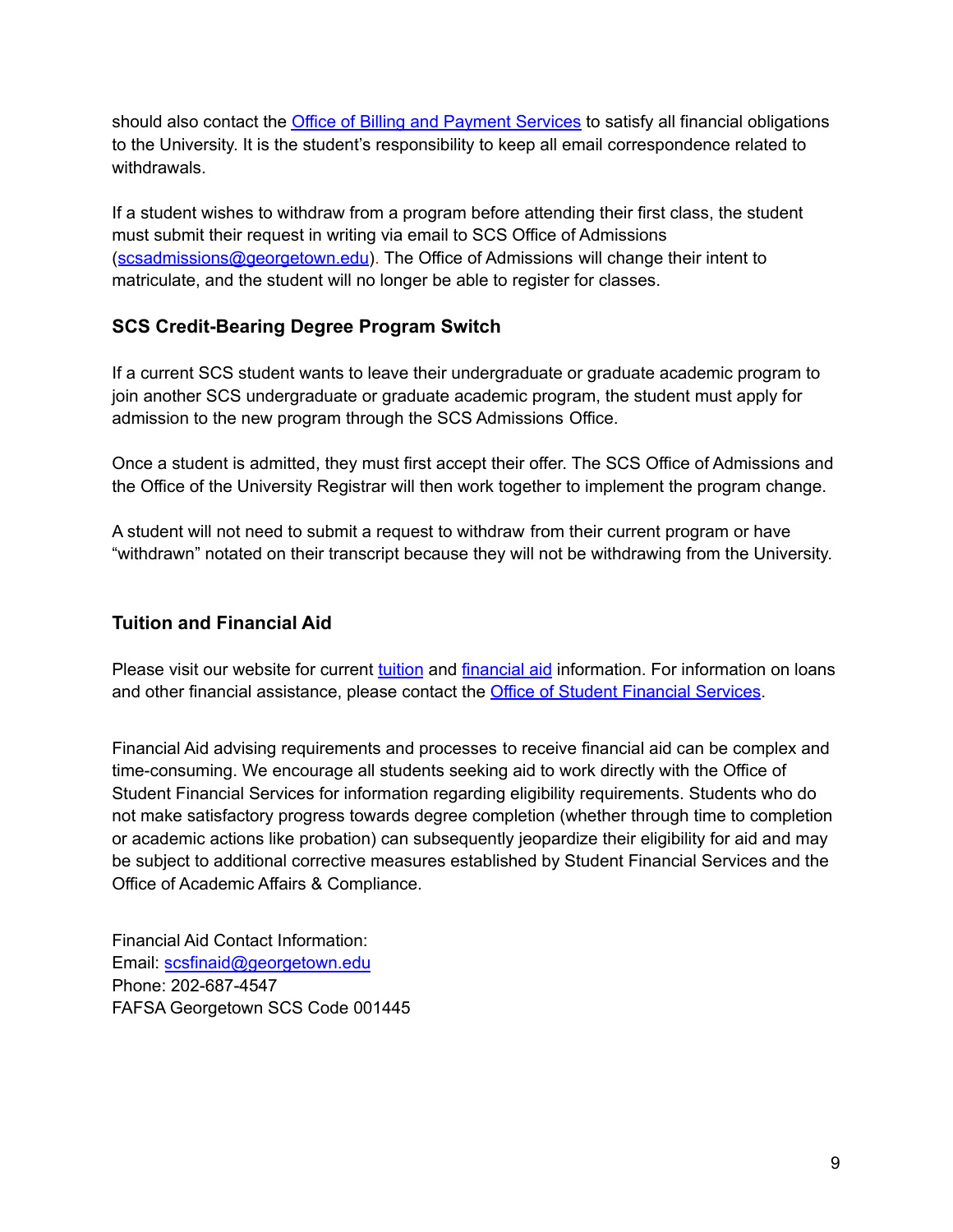#### **Scholarships**

Georgetown School of Continuing Studies provides a number of [service-based](https://scs.georgetown.edu/admissions/scholarships/) scholarships as well as scholarships for students with affiliations with certain organizations. External scholarships [opportunities](https://finaid.georgetown.edu/financial-resources/outside-scholarship-search) are also available.

#### **Military and Veterans Benefits**

[Georgetown](http://www.georgetown.edu/campus-life/offices-resources/veterans/index.html) University Veteran Resources connects military students and veterans with the resources they need to successfully transition from combat to classroom and from classroom to new career. This includes help navigating the admissions process, applying for financial aid and U.S. Department of Veterans Affairs education benefits, academic assistance, and preparing to re-enter the workforce.

The School of Continuing Studies participates in the Yellow [Ribbon](https://www.benefits.va.gov/gibill/yellow_ribbon.asp) Program for U.S. veterans.

Veteran Resources Contact Information: [Veteranservices@georgetown.edu](mailto:Veteranservices@georgetown.edu) 202-687-2708

# *UNIVERSITY POLICIES*

#### **Educational Records Policy**

The Family Educational Rights and Privacy Act of 1974 (also known as FERPA and the Buckley Amendment) is a federal law which states that a written institutional policy with respect to student records must be established and that a statement of adopted procedures covering the privacy rights of students must be made available annually. The law provides that the University will maintain the confidentiality of student educational records.

Georgetown University accords to its students all rights under this law. No one outside the University shall have access to students' educational records, nor will Georgetown disclose any information from these records without the written consent of the student, except to:

1. personnel within the University, on a need-to-know basis;

2. persons or organizations providing student financial aid;

3. accrediting agencies carrying out their accreditation function;

4. persons in compliance with a judicial order or a lawfully issued subpoena (provided that the University will first make a reasonable attempt to notify the student);

5. organizations conducting studies to develop, validate, and administer predictive tests;

6. authorized representatives of federal or state government agencies for the purpose of audit and evaluation of government programs; and

7. persons in an emergency in order to protect the health and safety of students or other persons.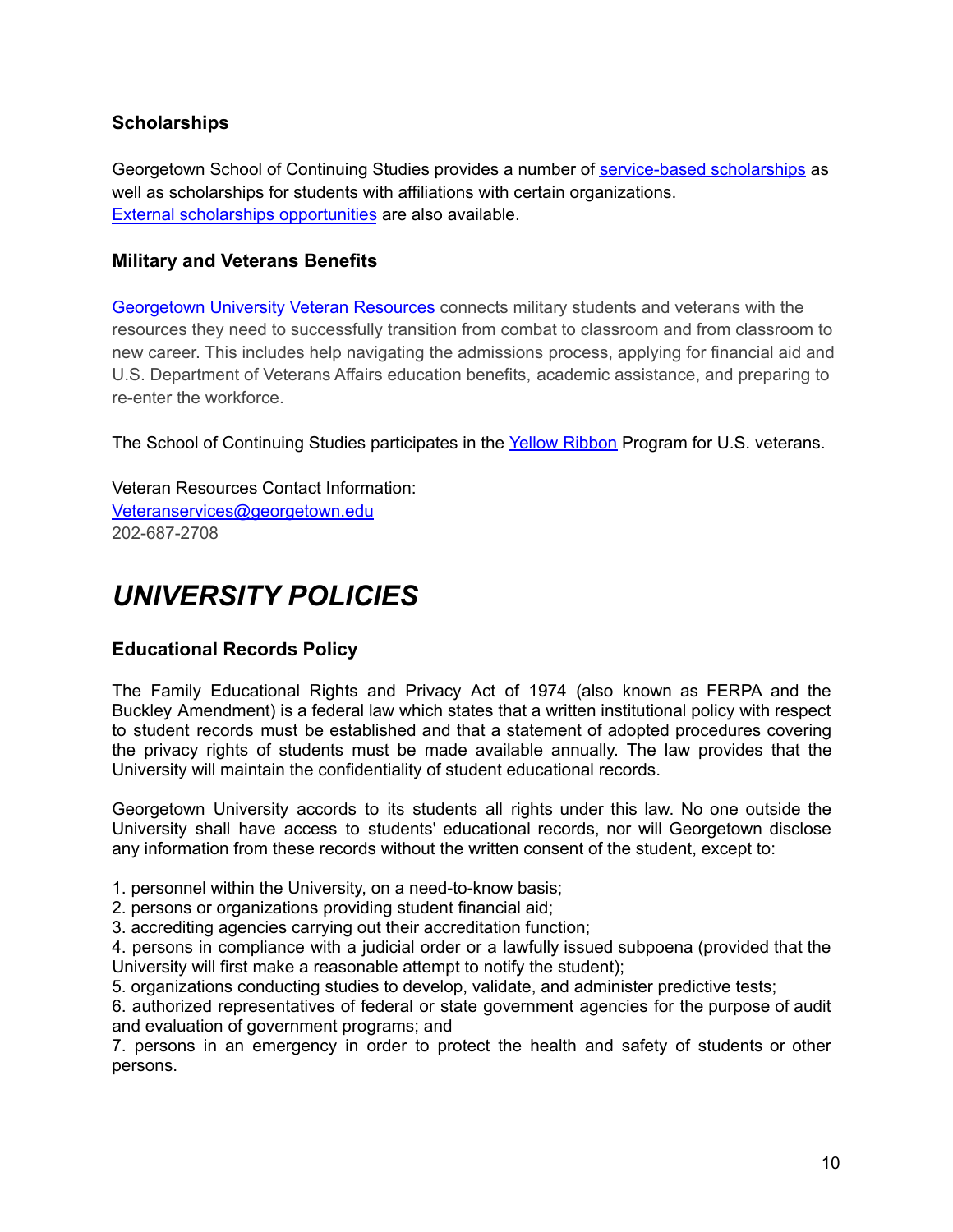All of these exceptions are permitted under the Act. Information will be released only on the condition that the party to whom the information is released will not disclose it to a third party without the written consent of the student. Furthermore, the University will maintain records of any access provided without the expressed consent of the student, and these records will be made available to the student on request. The University expects that student's dependent on their parents will normally wish to share academic and other information with them. This information will not be provided directly to them, however, without the student's consent.

Within the University community only those members individually or collectively acting in the student's educational interest are allowed access to student educational records. These members include personnel in the offices of the Deans and the Registrars, directors of admissions and directors of financial aid, personnel in counseling offices, and academic personnel within the limitations of their need to know.

The University will provide directory information at its discretion. This information includes the student's name, addresses and telephone numbers, date and place of birth, parents' names, major fields of study, dates of attendance, enrollment status, expected date of graduation, degrees and awards received, the most recent previous educational institution attended, participation in officially recognized activities and sports, and height and weight of members of athletic teams. Students may instruct the Registrar to withhold the release of directory information by providing written notice to the Office of the University Registrar by the second week of classes of the Fall semester. Since instructions will be honored for only one academic year, such notice must be filed annually with the Registrar.

The law provides students with the right to inspect and review information contained in their educational records, to challenge the contents of their educational records, to have a hearing if the outcome of the challenge is unsatisfactory, and to submit explanatory statements for inclusion in their file if they find the decision of the hearing panel to be unsatisfactory. *The word "student" in this context is defined to include all current and former students, but not applicants for admission.*

Academic files are maintained by the graduate and undergraduate program Deans' offices, Academic Affairs & Compliance Office, and the University Registrar. These files may contain admission credentials, requests for exceptions to policies, and records of current and previous academic work. Records are also contained in certain instances by the following Offices or Departments: the Associate Dean of Student Affairs; the Career Education Center, the Office of Student Financial Services; the Office of Global Services; the Center for Minority Student Affairs; the Office of Billing and Payment Services; and certain academic programs.

Students who wish to review their educational records must make a written request to the custodian of these records. The information will be made available within 45 days of the request. Students may have copies made of the records with certain exceptions (e.g., a copy of an academic record on which a hold has been placed because of an unsatisfied financial obligation to the University). These copies will be made at the student's expense, at the rate of fifteen cents per page.

*Copies of transcripts or an original permanent record from another institution submitted to Georgetown University as admission credentials will not be released to the student or to other institutions.*

It should be noted that educational records do not include the following: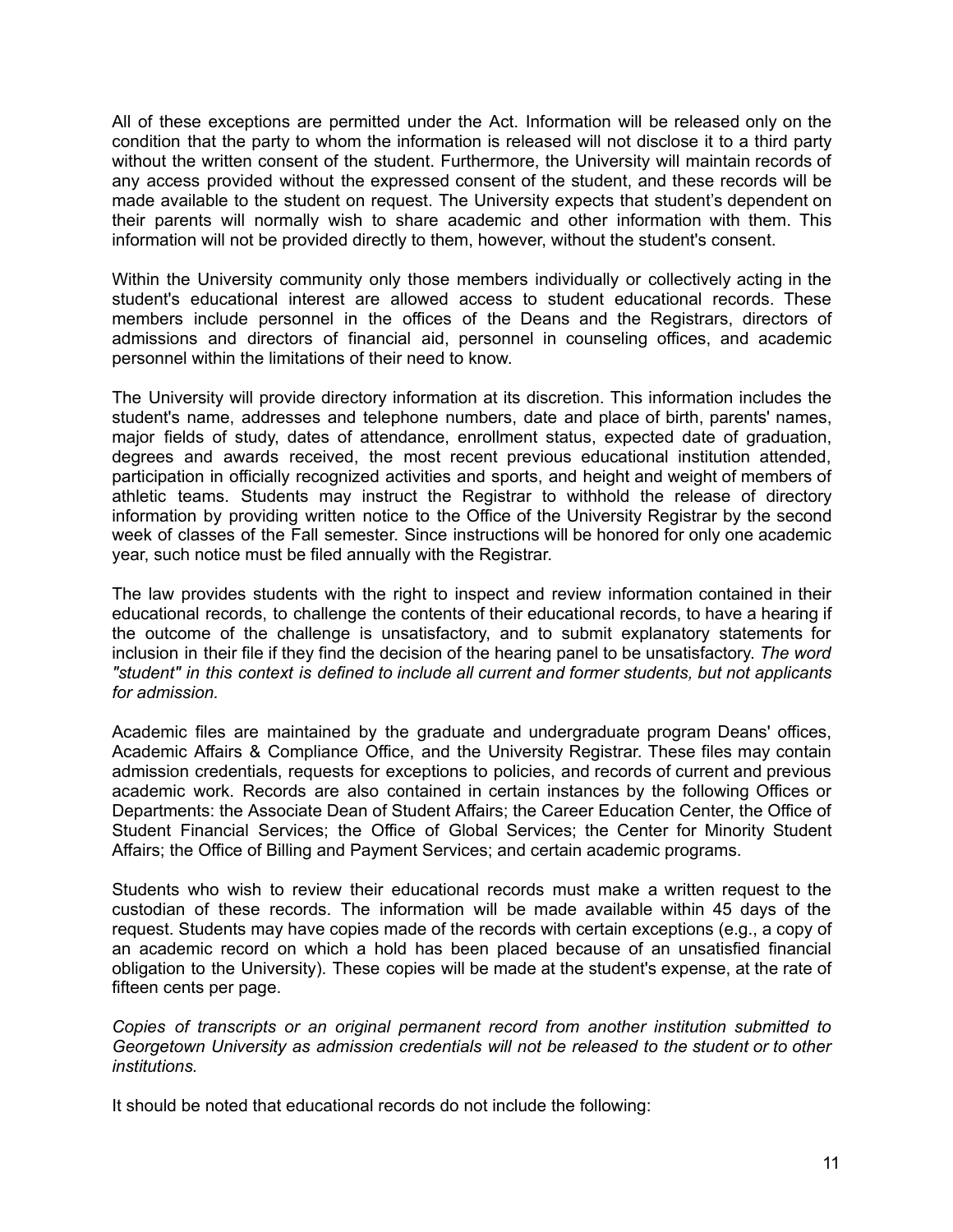1. Records of instructional, administrative and educational persons which are in the sole possession of the maker and which are not accessible or revealed to any individual except to a temporary substitute;

- 2. Records of the Campus Public Safety Department;
- 3. Student health records;
- 4. Employment records; or
- 5. Alumni records.

A master's or doctoral thesis submitted to SCS in partial fulfillment of the requirements for a graduate degree is not an educational record as defined herein but a scholarly document intended for disclosure and publication by inclusion in the University's library and by other means, and the student's act of submitting it to SCS is deemed to be consent to its disclosure and publication.

Health records, including those maintained by members of the Student Health Service, the Counseling Center, and the Department of Psychiatry, may be personally reviewed by a physician or other appropriate professional of the student's choice.

Students may not inspect or review these records, which are specifically excluded by federal law:

1. Financial information submitted by their parents;

2. Confidential letters and recommendations associated with admission, employment or job placement, or honors, to which they have waived their rights of inspection and review;

3. Confidential letters and recommendations which were placed in the records prior to January 1, 1975; and

4. Educational records containing information about more than one student, in which case access will be permitted only to that part of the record which pertains to the inquiring student.

Students who believe that their educational records contain information that is inaccurate or misleading, or is otherwise in violation of their privacy or other rights, should discuss their concerns informally with the custodian of those records. In most cases this will be the Associate Dean for Academic Affairs & Compliance or the University Registrar. If this discussion does not 9 lead to a resolution of the student's concern, the student has a right to an informal hearing. During this process the student will be afforded a full and fair opportunity to present relevant evidence. If the result of the hearing process is in agreement with the student's request, the appropriate records will be amended. If not, the student will be notified within a reasonable amount of time that the records will not be amended; the student will then be informed of his or her right to a formal hearing.

The Dean of SCS may establish a subcommittee comprised of representatives of her Executive Committee and charged with the responsibility of adjudicating challenges to the contents of student records. The formation of the subcommittee is at the Dean's discretion. Requests for a formal hearing must be made in writing to the appropriate Dean's office within one calendar year after the initial denial of the student's request. This petition must be dated and signed by the petitioner and must contain a brief and concise explanation of the item being challenged and the basis for the challenge. It must also contain a statement that the petitioner's initial request to a University official was denied, naming the official and stating the date of the denial. The petition must further specify what relief is being requested.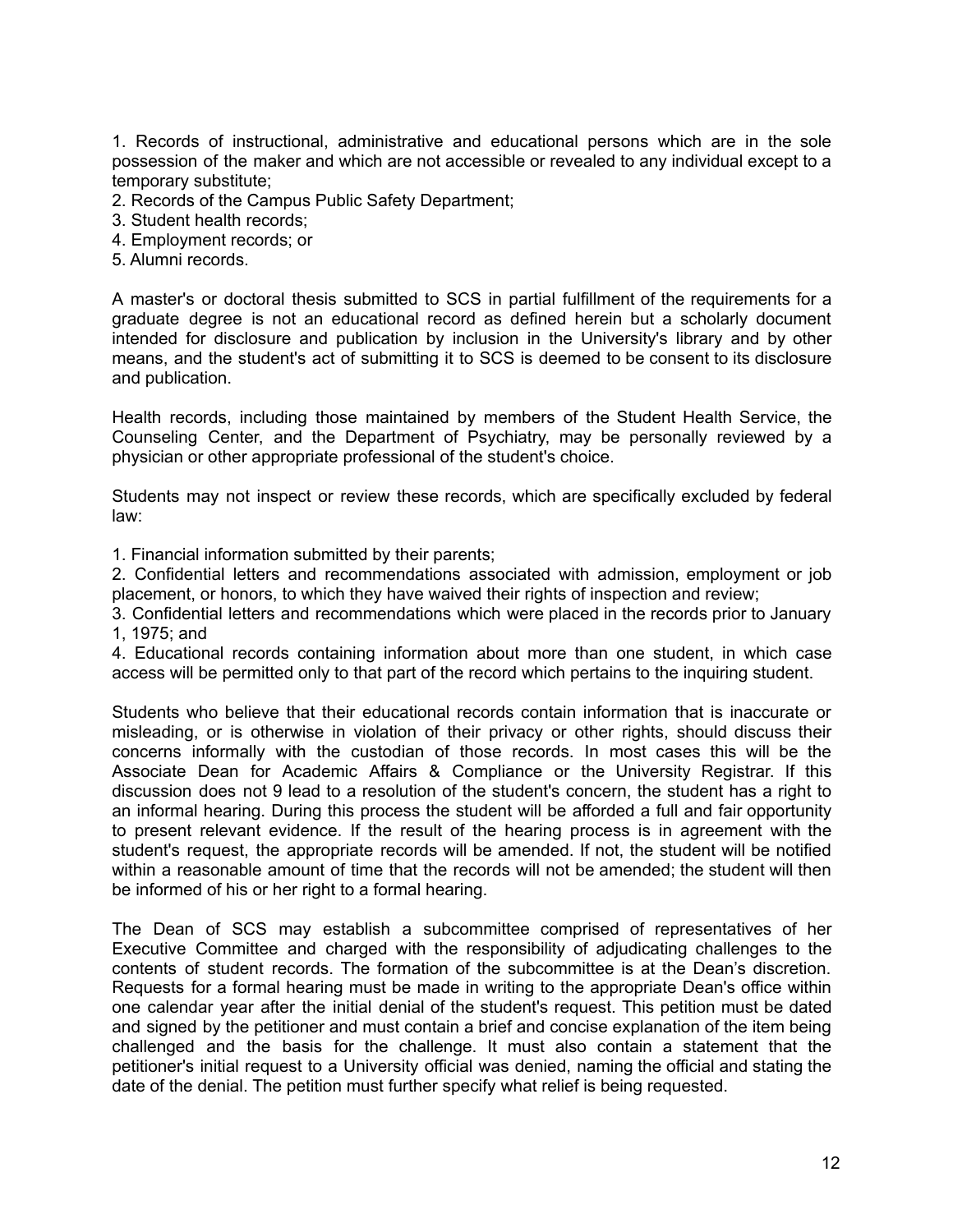The Dean will forward the petition to the chairperson of the appropriate committee, the hearing will be convened within a reasonable time, and all concerned parties will be notified in writing of the date, place, and time of the hearing; the hearing will be closed to the public. The chairperson may request a written response to the petition prior to the hearing from the University official who initially denied the student's request. The student will receive a copy of any written response prior to the hearing. The chairperson may also request written verification of the item in question from the author.

The hearing will include an informal presentation of arguments from both sides. The student will have a full and fair opportunity to present evidence relevant to the issues and may be assisted and represented by individuals of his or her choice at his or her expense, including an attorney. Evidentiary rules will be disregarded. Committee members have the obligation to disqualify themselves if there is any indication of personal bias. Additionally, the student has the right to disqualify any member of the committee, after giving adequate reasons to the chairperson; in such cases an alternate will be appointed. After both parties have presented their cases, the committee will have 48 hours to render its decision.

The written findings and conclusion of the committee will be provided in writing to both parties within a reasonable time and will include a summary of the evidence and the reasons behind the decision. Minutes of the hearings will be kept on file in the appropriate Dean's office.

The powers of the committee shall include but not be limited to:

- 1. Ordering the destruction of the document;
- 2. Ordering the removal of the document from the file and its return to the author;
- 3. Ordering the denial of the student's request.

After the decision of the committee has been rendered, the student whose request has been denied will have ten days to file a written appeal to the Dean. If the Dean is an interested party to a particular action, the Dean shall appoint a surrogate. Failure to file an appeal within ten days after the decision shall constitute a waiver of appeal rights.

After assessing the grounds for the appeal, the Dean will decide to accept or reject the request for a further review of the case. Upon allowing an appeal, the Dean will review the hearing record and any new evidence submitted. The Dean is empowered to sustain, reverse or alter the board's decision. The Dean's decision will be communicated in writing within 30 days of receipt of the request for an appeal and this decision will be final.

The above procedures constitute general guidelines for these committees. The committees, however, may establish additional procedures as deemed necessary and appropriate to insure fairness and to facilitate the hearing process. All time limits are to be determined without counting Saturdays, Sundays, and University holidays and vacation periods.

It should be noted that a student may challenge a recorded grade only on the grounds that it was inaccurately recorded, not on the grounds that it was lower than what the instructor ought to have awarded.

Students who believe that the adjudication of their challenges was unfair or was not in keeping with the provisions of the Family Educational Rights and Privacy Act of 1974 may submit a written request for assistance from the appropriate Vice President of the University. Further, students who believe that their rights have been abridged may file complaints with the Family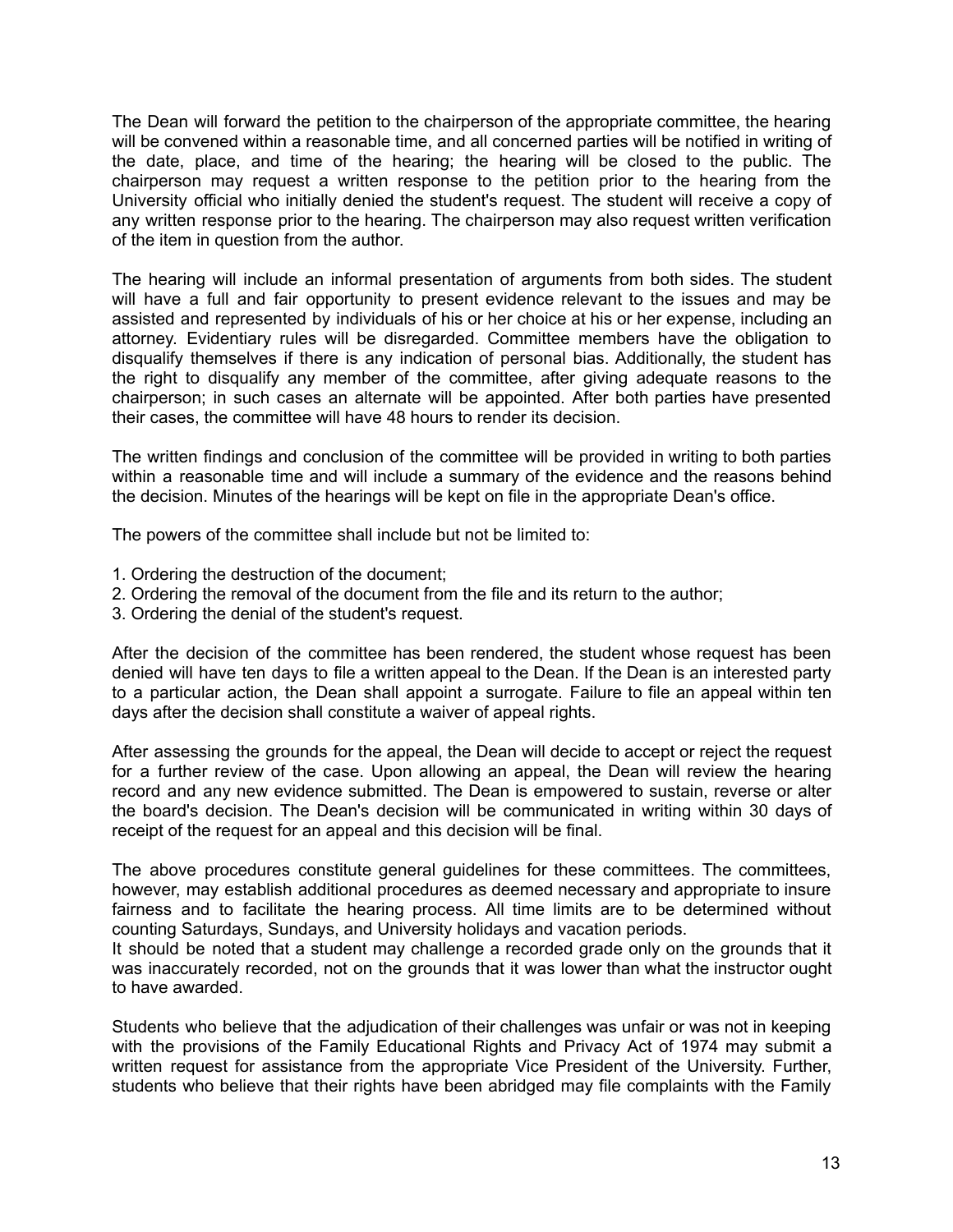Educational Rights and Privacy Act Office, Department of Health and Human Services, Washington, DC 20201.

#### **Non-Discrimination Policy**

Georgetown University provides educational opportunities without regard to, and does not discriminate on the basis of, age, color, disability, family responsibilities, familial status, gender identity or expression, genetic information, marital status, national origin, personal appearance, political affiliation, race, religion, sex, sexual orientation, source of income, veteran's status or any other factor prohibited by law in its educational programs and activities. Inquiries regarding Georgetown University's non-discrimination policy may be addressed to Institutional Diversity, Equity & Affirmative Action, 37th and O Sts., N.W., Suite M36, Darnall Hall, Georgetown University, Washington, D.C. 20057. The most up-to-date policies and procedures can be found [online.](https://ideaa.georgetown.edu/policies/)

If a student believes that discrimination in such academic matters as coursework, grading, class participation, or the evaluation of any other degree requirements occurred, the matter should be presented to the Faculty Director of that program on an informal basis within 30 days of the alleged incident. If, after the preliminary investigation by the program leadership, or through discussion with the student, the faculty member, and other relevant individuals, the complaint is resolved satisfactorily, no record of the complaint will be placed in the file of the student or the faculty member. If the complaint is not resolved, the student may submit a formal written complaint to the Associate Dean of Academic Affairs & Compliance on behalf of the Dean of SCS; a copy of this formal written complaint should also be sent for information purposes to the University's Special Assistant to the President for Institutional Diversity, Equity & Affirmative Action.

Upon receipt of the formal written complaint, the Office of Academic Affairs & Compliance will complete an investigation and may either render a decision based upon those findings or establish a board of three impartial SCS members to review the complaint. This board may consist of program Associate/Assistant Deans or Executive Directors, and/or faculty members within the School depending upon the circumstances.

The review board will:

1. Hear and consider the student's complaint;

2. Accept and consider further evidence concerning the complaint;

3.Forward its recommendation for resolution or further action in the case to the Associate Dean of Academic Affairs.

Every effort will be made to insure the student fundamental fairness in the complaint process. It should be emphasized, however, that the review board is not a court of law. While the board may review materials and graded work presented as documentation, it does not have the authority to re-grade work or make determinations about the academic merit of assignments. If the board finds that discrimination has occurred that may have affected the student's grade in the course, it will recommend further review by the Associate Dean/Executive Director of the program in consultation with the Office of Academic Affairs & Compliance and a faculty member deemed to have expertise in the course content.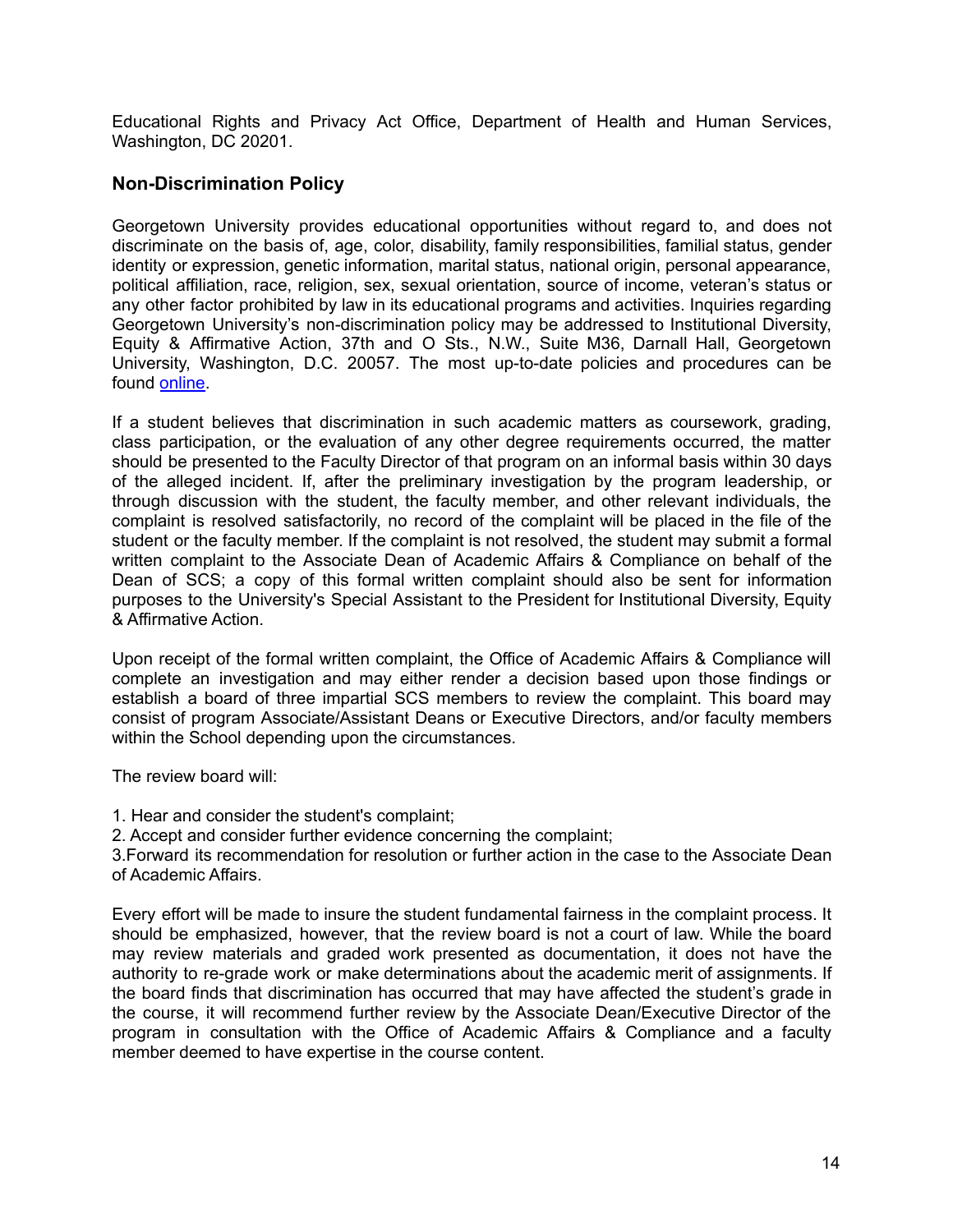The student will be expected to attend the review board's hearing of the complaint. If, because of extraordinary circumstances the student is unable to attend, he or she may submit a written summary of the case. The student should supply a list in advance of any individuals s/he would like to bring to the meeting to assist in presenting the complaint. The student may be present for all stages of the review board's hearing except for the final deliberation by the board.

The review board shall have at the hearing all available information pertaining to the student's complaint including his/her academic record. The board will accept and review written statements submitted by the student, faculty member, and/or other relevant individuals. The board may also, at its discretion, entertain oral testimony from witnesses.

The general outline of the hearing will be as follows:

- 1. The board will review the complaint and academic record of the student;
- 2. The student will have the opportunity to present the case and any attending circumstances;
- 3. The board may request specific people to appear before it;
- 4. The board will deliberate and make its recommendation.

After the board has completed its review and forwarded its recommendation to the Office of Academic Affairs & Compliance, that Dean will notify the student in writing and send copies of the board's decision to the Office for Institutional Diversity, Equity & Affirmative Action (IDEAA) and to the Affirmative Action Officer of the relevant campus. Any party to the complaint wishing to appeal the board's decision should file a written appeal within 30 days of the decision to the Associate Dean of Academic Affairs with a copy sent to the University's Institutional, Diversity, Equity & Affirmative Action Office. The written appeal should indicate the grounds for the appeal and any new evidence that was not submitted to the review board. The Associate Dean will accept or reject the appeal based upon the grounds stated and will render a final decision within 30 days of that appeal.

Although GU and SCS encourage students to avail themselves of these internal mechanisms for discrimination complaints, all students have the right to contact external enforcement agencies such as the District of Columbia Human Rights Commission, the Equal Employment Opportunity Commission, the Office of Civil Rights of the Department of Education, and the Department of Labor. Reprisal or retaliation against an individual for making a complaint regarding discrimination, or for using or participating in internal or external processes, is prohibited.

#### **Mandatory Tuberculosis Screening/Immunizations for New Students**

Mandatory Tuberculosis Screening/Immunizations for New Students. The District of Columbia requires all new students, regardless of age, to respond to a Tuberculosis Screening Certificate. It should be completed before the student begins coursework. In addition, any students under age 26 attending school is required by D.C. Law to present evidence of immunization against the following diseases: Poliomyelitis, Measles, Rubella (German Measles), Diphtheria, Mumps, and Tetanus. For further information—or to access the TB Screening Certificate, call the [Student](https://studenthealth.georgetown.edu/medical-care/) Health Center [a](http://studenthealth.georgetown.edu/medical-care/)t (202) 687-4500.